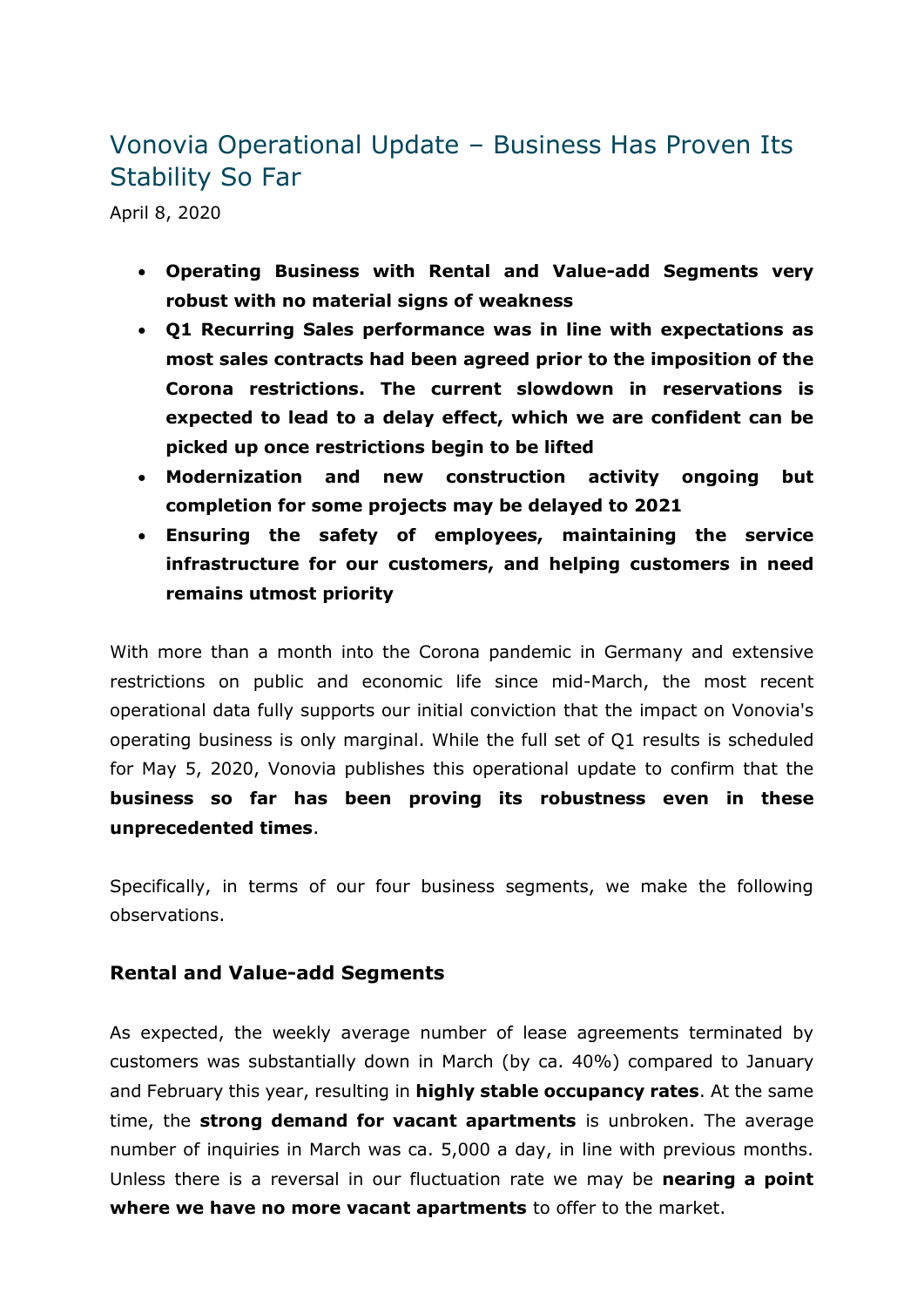The **refurbishment of vacant apartments** continues at maximum capacity in order to make sure that our product can be made available as quickly as possible to people looking for an apartment. Viewings and on-site letting operations continue but for the time being we have limited appointments to one potential customer at a time as a safety measure.

Ca. 3,300 customers (<1% of portfolio) have contacted us so far because of **Corona-related hardship**. We provide general advice on public support services like housing benefits and agree with them on individual, pragmatic solutions including prolonged payment periods. The financial and liquidity impact is immaterial for the overall business.

With regards to housing subsidies, social welfare benefits and similar government assistance, the **government has implemented the following measures to swiftly provide help to all people in need**: For new applicants between March 1 and June 30, 2020, the government has simplified the application process, essentially waiving the background check of an applicant's financial situation during the first six months. The government has also stated it would cover the rent and heating expenses for the first six months without requiring any proof from applicants. Applications can be made by phone, e-mail or at the local government job center. **In addition to these Corona-related simplifications, the standard support systems remain fully in place and government assistance continues to be available for all people in need**.

The **rent collection for April** (which, as a standard procedure, is largely carried out by direct debit transfers) went smoothly with very low fallout ratios and hence in line with previous months, showing no meaningful signs of Corona-related rent deferrals.

The **Customer Service** is running smoothly and very stable in spite of the Corona pandemic. Almost all service center staff have transferred to their home office, and we are proud to say that service levels and availability for our customers remain stable on a high level. The same applies for our core property management functions such as accounts payable and accounts receivable and the settlement of service charges which are all running stable and smoothly.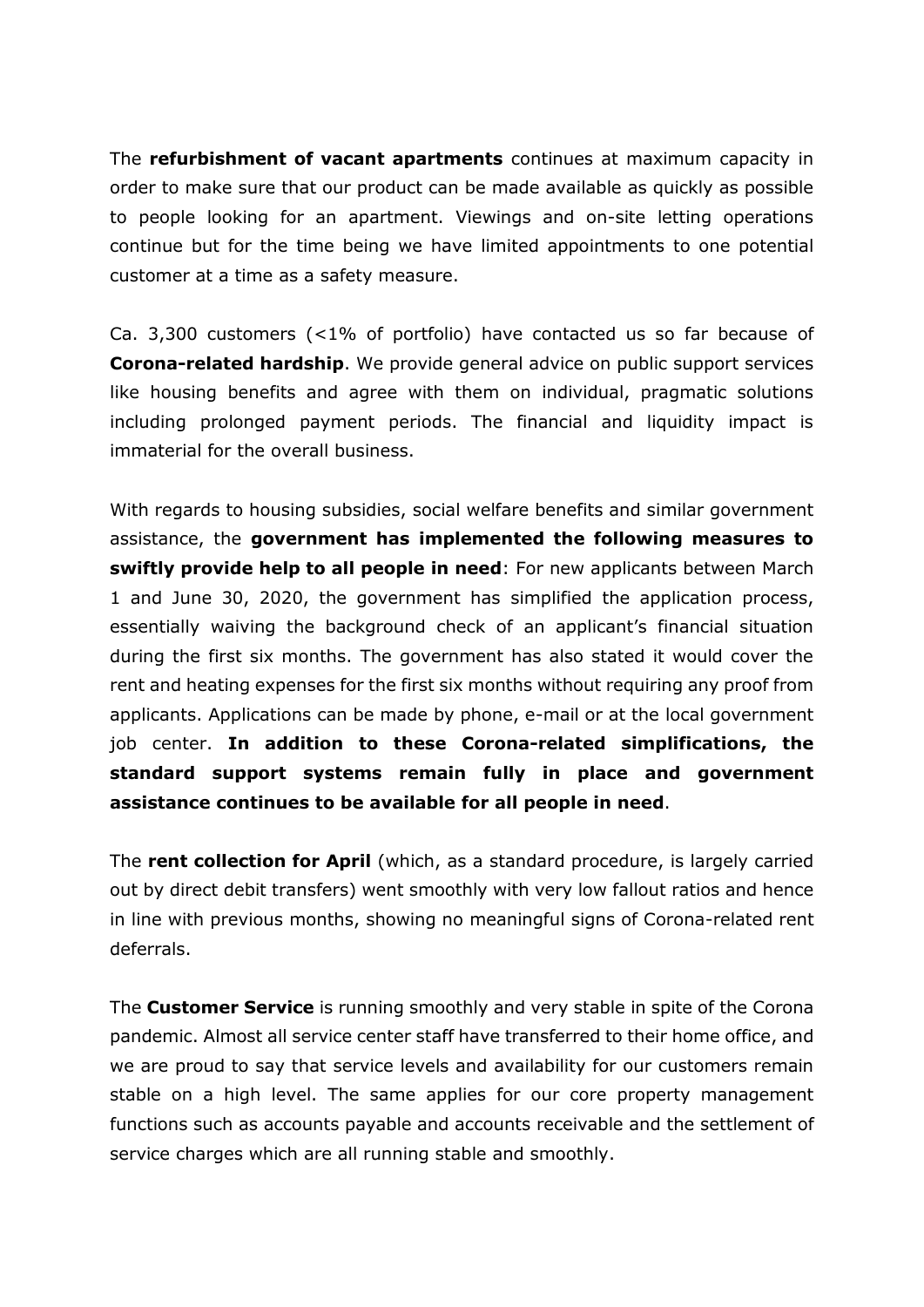The **repair & maintenance** service for our customers is fully up and running. The overall volume of incoming repair requests, however, has been declining recently. We believe customers probably prefer to only have those repair jobs carried out that present an actual inconvenience or emergency while minor repair requirements are likely to remain unreported for now.

**Modernization** work on projects that had already started and were underway prior to the Corona pandemic will be finished, and we do not expect any material delays. Kick-offs for larger modernization projects are currently on hold, also to keep to a minimum the burden and stress levels for our customers, who for obvious reasons spend almost all of their time at home these days. Smaller modernization projects, preparatory measures for larger modernizations, and work that does not represent a material burden on our customers continue. Our objective is to quickly ramp up our energy-efficient investments as soon as it is safe and reasonable to do so. Assuming a Corona-related volume-decline for a period of approximately three months, between April and June, we estimate the delayed modernization volume to be less than €100m. Any delayed modernization work will be completed at a later point in time.

Our property management employees have the relevant equipment, including protective gowns, masks, disinfectant, etc. We are following the recommendations of the Robert Koch Institute on protective measures to make sure that all of our employees, as well as anybody with whom they interact, are safe.

## **Recurring Sales Segment**

Our Recurring Sales Segment is more seasonal than the rental business and results can vary more from quarter to quarter even in normal times. For Q1 2020, volumes and sales prices are in line with Q1 last year. However, we are currently seeing a decline in the number of reservations, and we expect the closing of purchase agreements to become more difficult under the Corona restrictions. At this point, we are confident we can largely make up for this delay by the end of 2020. The demand for individual apartments remains strong and we do not expect the Corona pandemic to have a material long lasting impact on the overall demand situation.